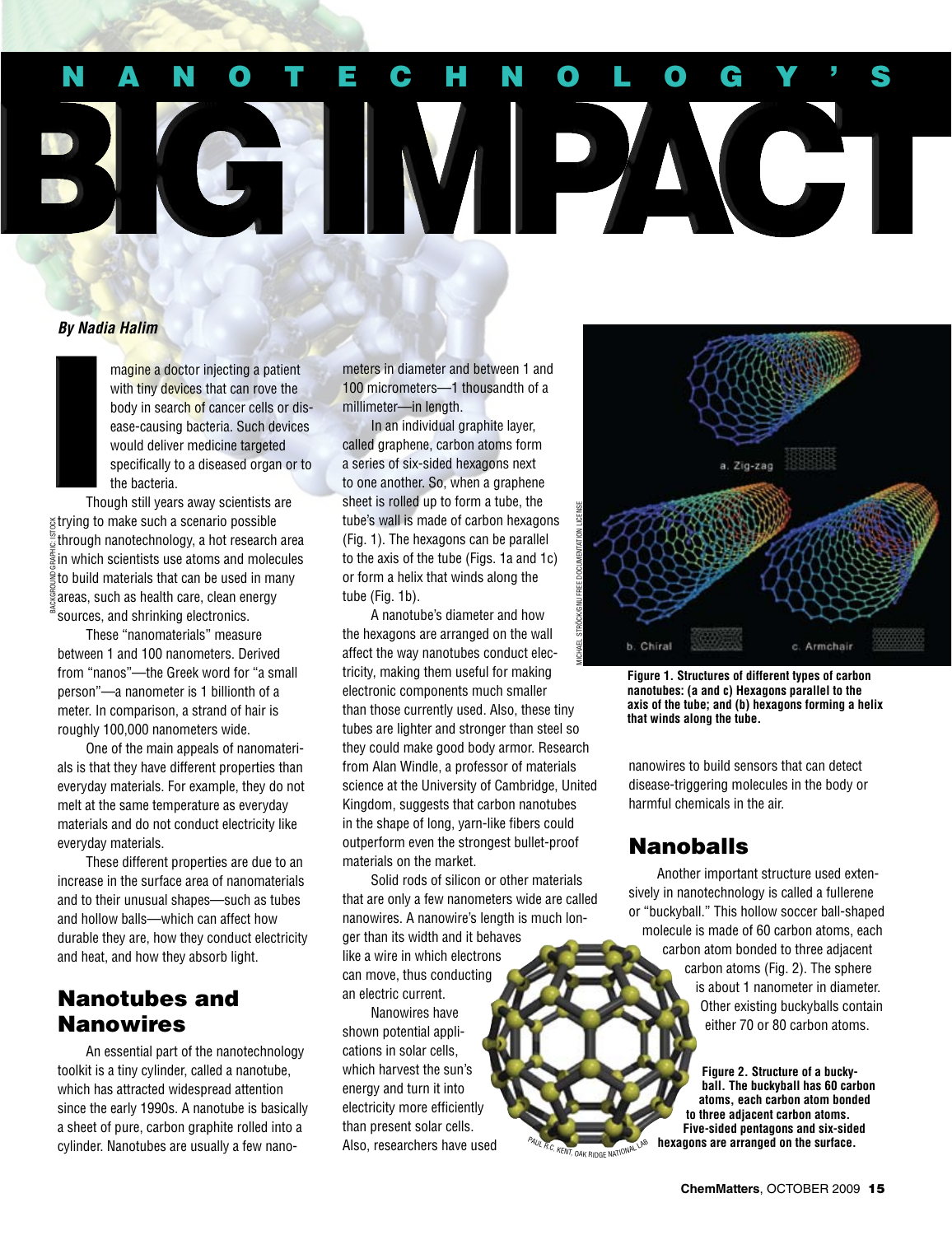#### HOW SMALL IS NANO?

| <b>Basketball player</b><br>Shaquille O'Neal (height:<br>7 feet, 1 inch) is about 2<br>billion nanometers tall              | 1 meter      |
|-----------------------------------------------------------------------------------------------------------------------------|--------------|
| A hand is 100 million<br>nanometers long                                                                                    |              |
| An ant is 5 million<br>nanometers long                                                                                      | 1 millimeter |
| A strand of hair<br>is about 100,000<br>nanometers wide                                                                     |              |
| Bacteria are about 1,000<br>nanometer long each                                                                             | 1 micrometer |
| A typical protein such as<br>hemoglobin, which<br>carries oxygen through<br>the bloodstream, is 5<br>nanometers in diameter |              |
| A water molecule is<br>much less than 1<br>nanometer-about half                                                             | 1 nanometer  |

Several academic laboratories and companies are developing modified buckyballs for therapeutic uses. Luna Innovations, a company based in Roanoke, Va., that develops products for the health care, telecommunications, energy, and defense markets, is testing buckyball-based therapeutics to block inflammation, swelling, and pain associated with medical conditions, such as allergies, arthritis, and wound healing.

a nanometer

This technology is based upon the buckyballs' unique ability to trap harmful free radicals, which increase inflammation and can damage or kill cells. Free radicals are molecules that have an uneven number of electrons. Some free radicals form as part of an immune response targeting viruses and bacteria. Environmental factors such as pollution, radiation, cigarette smoke, and herbicides may create free radicals, too.

The unpaired electron makes free radicals highly reactive. To become stable, free radicals seek to pair that lone electron by taking an electron from another molecule. When this molecule loses its electron, it becomes

a free radical itself. This chain reaction ultimately damages the cell when the body cannot cope with too many free radicals.

Luna Innovations has shown that buckyballs can neutralize a dangerous free radical when its unpaired electron is transferred to the buckyball forming a bond. When tested in human-cell culture experiments and mice, Luna Innovations found the buckyballs blocked allergic response.

## Nano-drug delivery

Scientists are turning to nanotechnology to solve other health care issues. For instance, the standard pill that is swallowed does not efficiently get a drug to the right place and in the right amount. It releases a drug quickly, but its concentration rapidly decreases in the body. So,

patients need to take medication often.

anthony fernandez

ANTHONY FERNANDEZ

Tejal Desai, of the University of California at San Francisco, is developing a better way to deliver medicines to the body. Her group has designed a microchip with nanometer-sized channels that will be able to steadily release a drug over time.

By using pores as small as 7 nanometers in diameter, the scientists observed constant release for tiny molecules of glucose. The steady release of the glucose molecules over time is a result of the tiny size of the nanochannels, which limits how fast the molecule can be released.

Then there are other obstacles to overcome in drug delivery. A good oral drug delivery vehicle has to survive extreme acidity and digestive enzymes as well as mechanical

agitation in the stomach, and transfer the drug across a mucous layer, which is meant to keep out foreign invaders, such as pathogens.

"If you can prolong the residence time of a drug or a drug carrier at the site of interest, and if you can improve the contact between the drug-delivery device and your absorbing surface, you can increase the amount of drug available to the body," Desai says. To accomplish this, she and her team have created a flat delivery device which is able to dock on the intestinal wall and release drug through it (Fig. 3). This way, most of the drug goes to the targeted area.

Buckyballs have high potential for drug delivery. This approach involves attaching drug molecules to the carbon atoms on the surface of the buckyball. Other chemical groups are added to make the molecules water soluble. This allows the medicineloaded buckyball to be absorbed by the bloodstream when swallowed or injected. The buckyball can then release the drug upon reaching a chemical trigger, such as a change in pH or a particular chemical substance, such as those released by cancer cells.

## Future challenges

Though the potential for nanotechnology is great, there are still many hurdles to overcome before nanomaterials and nanomachines become part of everyday life. One important challenge is creating better manufacturing methods. Creating large quantities of nanoscale materials is still time-consuming and expensive.

"It's like trying to make things out of Lego blocks with boxing gloves on your



**Figure 3. Drugs can be delivered through the intestine by (a) a traditional spherical particle, which releases drug in all directions, but not all the drug makes it into the intestinal cells. Alternatively, (b) a microdevice, such as the one devised by Tejal Desai and colleagues, delivers all the drug directly to the intestinal cells.**